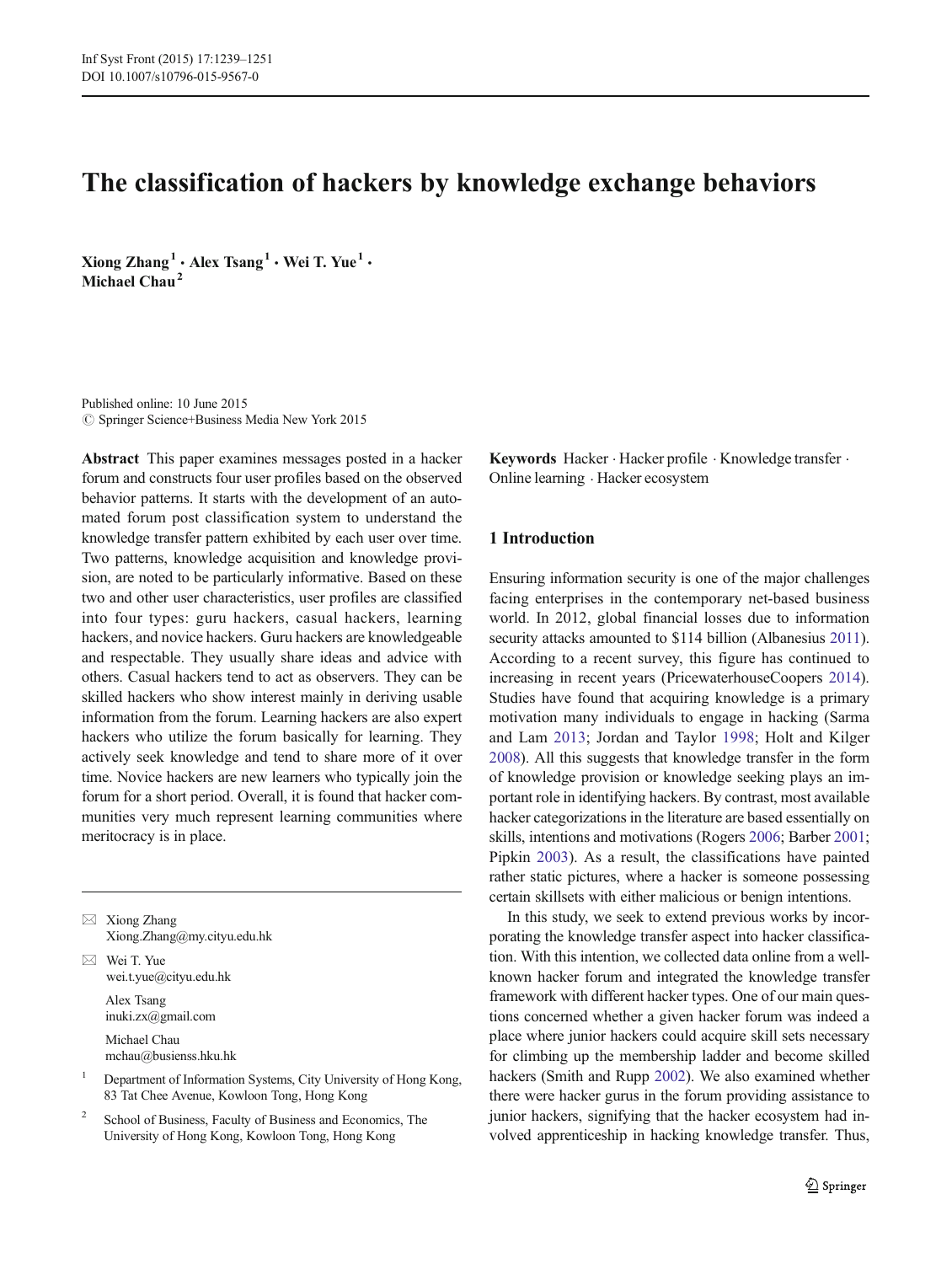we could construct more complete profiles of hacker behaviors through the lens of "dynamic" knowledge exchanges seen invariably in online communities.

Our work follows up on a recent call for greater utilization of online data in understanding hacker behaviors (Holt [2010\)](#page-11-0). Some of these studies have come up with a variety of frameworks suitable for mining and identifying expert contributors in online forums (e.g., Liu et al. [2012\)](#page-12-0). Some noted that every hacker goes through a long learning process in developing the ability to conduct sophisticated attacks (Bratus [2007a\)](#page-11-0). However, so far, none seems to have analyzed the particular type of learning involved in hacking. In contrast, our study has yielded several interesting and potentially important findings. For instance, during knowledge transfer, guru hackers act as knowledge providers by answering questions. They also tend to stay longer in the forums. Learner hackers seek to acquire knowledge continuously and, over time, become more and more inclined to answer questions. This suggests a dynamic scenario—knowledge transfer behaviors change continuously as knowledge is accumulated. Thus, for the active users, our analysis identified four general hacker profiles—guru hackers, casual hackers, learning hackers, and novice hackers—that, together, provide an overall representation of the hacker community.

Our work has deepened the understanding of hacker behaviors. Attacks on information security of systems often involve hackers determined to exploit system weaknesses with a view to compromising the system's assets. While we have increasing numbers of high-profile attacks over the years, hackers have continued to be as secretive as ever—their identities have always been elusive to the public (Heinzen and Picciano [2009\)](#page-11-0). It is now generally recognized that we need to know much more than just about the techniques of fighting hackers; a better understanding of basic hacker behaviors is also critical. For instance, firms may adopt a very different strategy in security investment if the hacker is financially motivated and strategic (Cavusoglu et al. [2008\)](#page-11-0). Our study seeks to shed light specifically on the knowledge transfer aspect of hackers, and demonstrates the evolutionary aspect of knowledge seeking and provision behaviors of certain hackers. Unlike prior studies on hackers which mainly examined hackers based on small sample interviews or surveys (Rogers [2006](#page-12-0); Sarma and Lam [2013;](#page-12-0) Barber [2001\)](#page-11-0), our study is the first to use online data to examine the knowledge transfer aspects of hackers.

The following sections are organized as follows. In Section 2, we briefly introduce important related literature. In Section [3,](#page-2-0) we summarize the characteristics of our dataset. In Section [4,](#page-3-0) we explain the methodology we used to construct user profiles—a multistep process involving message orientations, user knowledge transfer patterns, and, eventually, user profile constructions. In Section [5](#page-6-0), we discuss different user profiles derivable on the basis of our dataset. Finally, Section [6](#page-10-0) summarizes our conclusions.

#### 2 Related works

The growing ubiquity of online communities has generated a lot of research interest in online forums in recent times. The present work continues this trend by seeking to understand hacker behaviors in online communities. One of the commonly studied issues concerning online forums is online sharing, a feature related to the willingness of individuals to generate or acquire knowledge in online forums (Bock et al. [2005](#page-11-0)). Knowledge sharing involves a very broad range of activities supporting mutually beneficial collaborations between people, organizations, and so forth (Minshall [2009](#page-12-0)). Knowledge provision refers mainly to the process of contributing knowledge, offering answers, and helping others in the community by knowledgeable or core users (Georgolios et al. [2007\)](#page-11-0). By contrast, knowledge acquisition involves asking for knowledge while seeking answers and help from members of the community. For a knowledge sharing community to thrive, both knowledge provision and knowledge acquisition incentives have to be present (Phang et al. [2009\)](#page-12-0). Our work classifies hacker types by making use of both components of knowledge sharing: knowledge contribution and knowledge acquisition.

Many studies directed at knowledge sharing within online communities have sought to understand the motivations behind voluntary contributions of knowledge. Reputation promotion (Wasko and Faraj [2005](#page-12-0)), identity confirmation or identity verification (Ma and Agarwal [2007\)](#page-12-0), perceived belonging to a community or identity bond (Shih and Huang [2012\)](#page-12-0), enhancing personal professional status (Hall and Graham [2004\)](#page-11-0), reciprocity relationships (Bock et al. [2005](#page-11-0)) are among the motivations found to be behind users' knowledge contributions. In contrast our work analyzes the knowledge provision and knowledge acquisition behaviors of users over time and groups them on the basis of their knowledge sharing patterns and the corresponding forum evolution patterns. We use text-mining techniques to understand the knowledge sharing orientation of online posts. It is known that knowledge exchange can involve a transactional exchange of knowledge (declarative and procedural information exchange) as well as tacit knowledge sharing (transactive learning) (Desanctis, et al. [2003\)](#page-11-0). The knowledge transferred in our forum exhibits two types of knowledge exchanges: knowledge provision and knowledge acquisition.

Previous studies have shown that hacker communities are heterogeneous (Chantler [1997\)](#page-11-0), which has prompted many to categorize hacker communities. Some classified on the basis of their skillsets, motivations, and intentions (Rogers [2006;](#page-12-0) Jordan and Taylor [1998;](#page-12-0) Pipkin [2003](#page-12-0)). For example, Rogers [\(2006\)](#page-12-0) created a hacker taxonomy consisting of nine categories where expert hackers with malicious and benign intentions are called professional criminals and old guard hackers. In general, low skill hackers are considered to be novice, or script kiddies, while high skill hackers are considered to be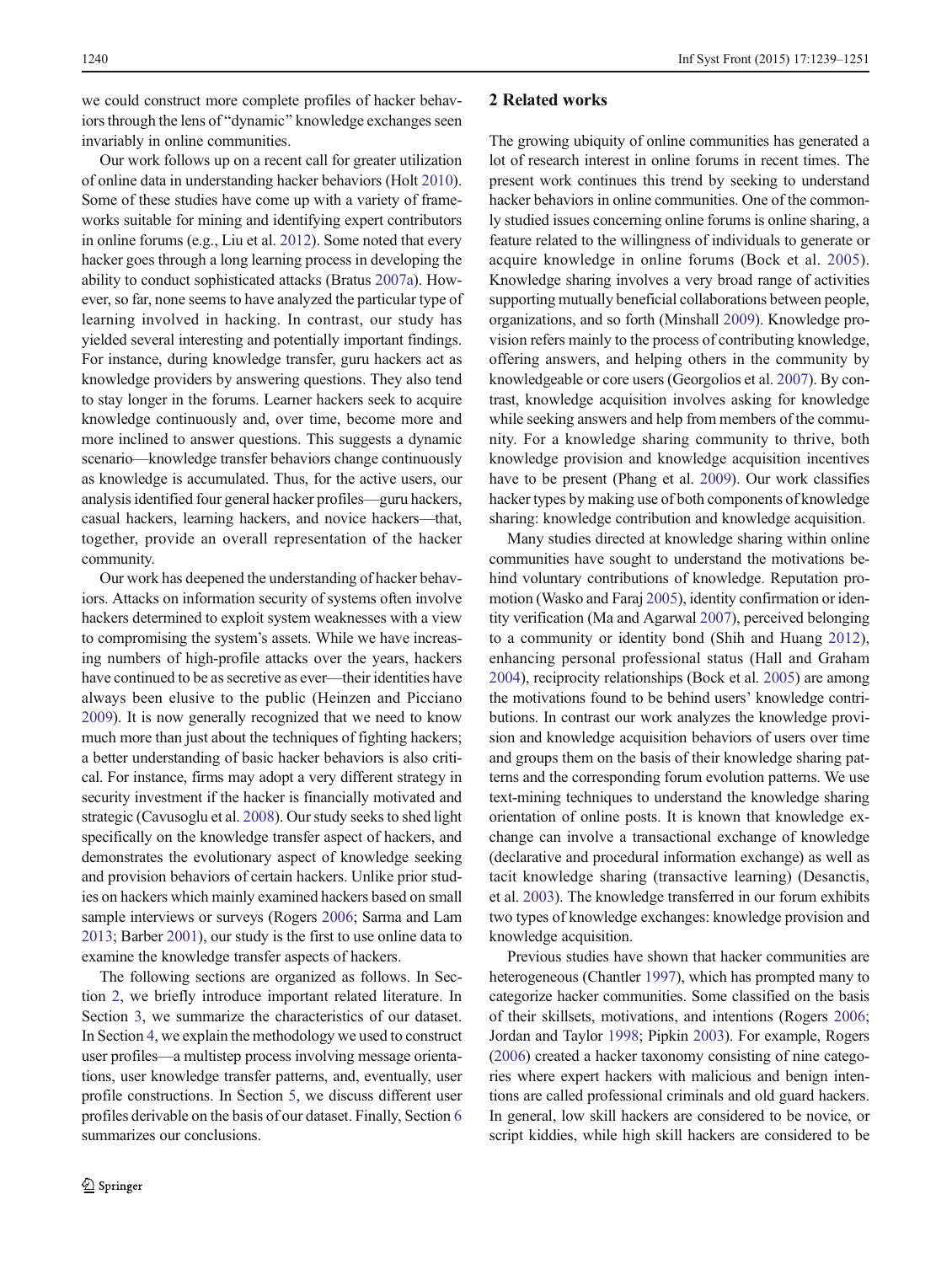<span id="page-2-0"></span>elite hackers, professionals, and so forth (Whitman and Mattord [2012](#page-12-0)). Pipkin ([2003\)](#page-12-0) classified hackers based on whether they are internal employees or external hackers. In contrast, as knowledge has been found to be a critical element in hacking activities (Sarma and Lam [2013](#page-12-0); Jordan and Taylor [1998;](#page-12-0) Holt and Kilger [2008\)](#page-12-0), our hacker classification does not focus on hacker intentions but rather on the knowledge transfer patterns observed and the reputation levels of the hackers.

Studies on hacker behaviors have found that the numbers of skillful and knowledgeable hackers are highly limited (Holt et al. [2012\)](#page-12-0), hackers utilize both online and offline channels to acquire knowledge (Holt [2007\)](#page-11-0), hacker subcultures are shaped by their virtual and real world interactions, hackers tend to interact with fellow hackers and use different cyberspace channels to share knowledge with others (Olson [2012](#page-12-0)). Holt and Kilger ([2008](#page-12-0)) distinguished between hackers who produce hacking knowledge and hacking tools/materials (makecrafters) and hackers who consume hacking knowledge and hacking tools/materials (techcrafters). Holt and Bossler [\(2008\)](#page-12-0) found that computer-based deviance increases the odds of being victimized online. Also, females are more likely to be a harassment target in the cyberworld. Studies have also found that an important trait of a successful hacker is the ability to conduct a "hacker way of thinking" which is having the necessary strategic mindset (Bratus [2007b\)](#page-11-0). Since knowledge is critical in hacking activities, in contrast to many previous studies, we seek to understand a larger field—hacker behaviors—from the knowledge transfer perspective. Thus, the present study contributes to the broader field that aims to understand hacker behaviors.

# 3 Data

We collected raw data for our analysis from a highly ranked hacker forum. According to Alexa, a well-known web traffic data provider, this forum was ranked No. 1 in the subcategory of hacking. Although this forum is a website based in India, visitors to the forum included hackers from India (16.7 % of total), US (21 %), UK (9.1 %), followed by many other countries. Therefore, this specified hacker forum could be taken as a representative hacker forum.

The forum in question is a semi-closed forum, which means a user needs to go through a log-in process to enter the forum. The forum setting is very similar to those of other forums where discussions are organized in a thread format. In such a format, a user initiates a thread with a post, which is commonly referred to as the header. Based on the header post, other users post comments within the thread which are called the replies. In other words, a discussion thread has a header post and can have numerous replies. In this paper, we refer to all the users in the online hacker forum as hackers; we do not

look at the intention of the hackers for using forum information except that they share the same interests. During data analysis, we just chose users who are noticeably active in terms of posting in the forum as the research subjects.

We downloaded forum postings starting from February 2007 to August 2010. The forum discussions consisted of a wide range of hacking-related postings as well as otherwise. More specifically, two types of information were included in our dataset:

- i. Post-centric information: post ID, post title, post content, post author, post category to which the thread belongs to, and post date—the date on which each post (either header or replies) was written.
- ii. User-centric information, i.e., user ID, user name, user level, date on which the user registered with the forum, and user reputation.

Our final dataset included information of 26,691 users who had initiated 90,054 threads while 47,257 users participated in those threads and posted a total of 749,955 posts. Following the format suggested by Desanctis et al. [\(2003\)](#page-11-0), Table [1](#page-3-0) provides descriptive summary of the dataset.

For each user, the duration since registration with the forum (the time between the date when the user registered in the forum and the date on which the user had posted his last post) was noted. It was observed that most users had stayed in the forum for about 4 months. Surely, many users would have continued to write posts subsequent to the data downloading period. However, we assumed in our dataset that users had stayed until their last post. On average, there were more than 1736 unique users who posted in the forum every month. Out of the users who had posted, 45 % (about 781) had made at least one post within two consecutive months. A user was considered to be active in a month if he/she had posted in that month.

On average, a user posted close to 8 postings per month. Each post was about 33 words long. The average user initiated less than two discussion threads and posted less than 14 replies. The discussion density (which reflects the level of user involvement in a thread) and the posting intensity were noted. In general, a thread is considered dense if it involves fewer unique contributors and the number of the posts or conversations made by each contributor increases. Thus, a higherdensity discussion occurs when there are fewer unique users each writing a large number of postings. On average, threads in our dataset had more than 5 users with more than 8 postings. Over time, we see an increase in values for the different forum attributes, indicating the forum has become larger, both in terms of the number of users and the number of posts. In terms of communication behaviors, the numbers do not show any particular trend.

The forum studied by us had a specific scoring system that allowed users to give positive, neutral or negative score to a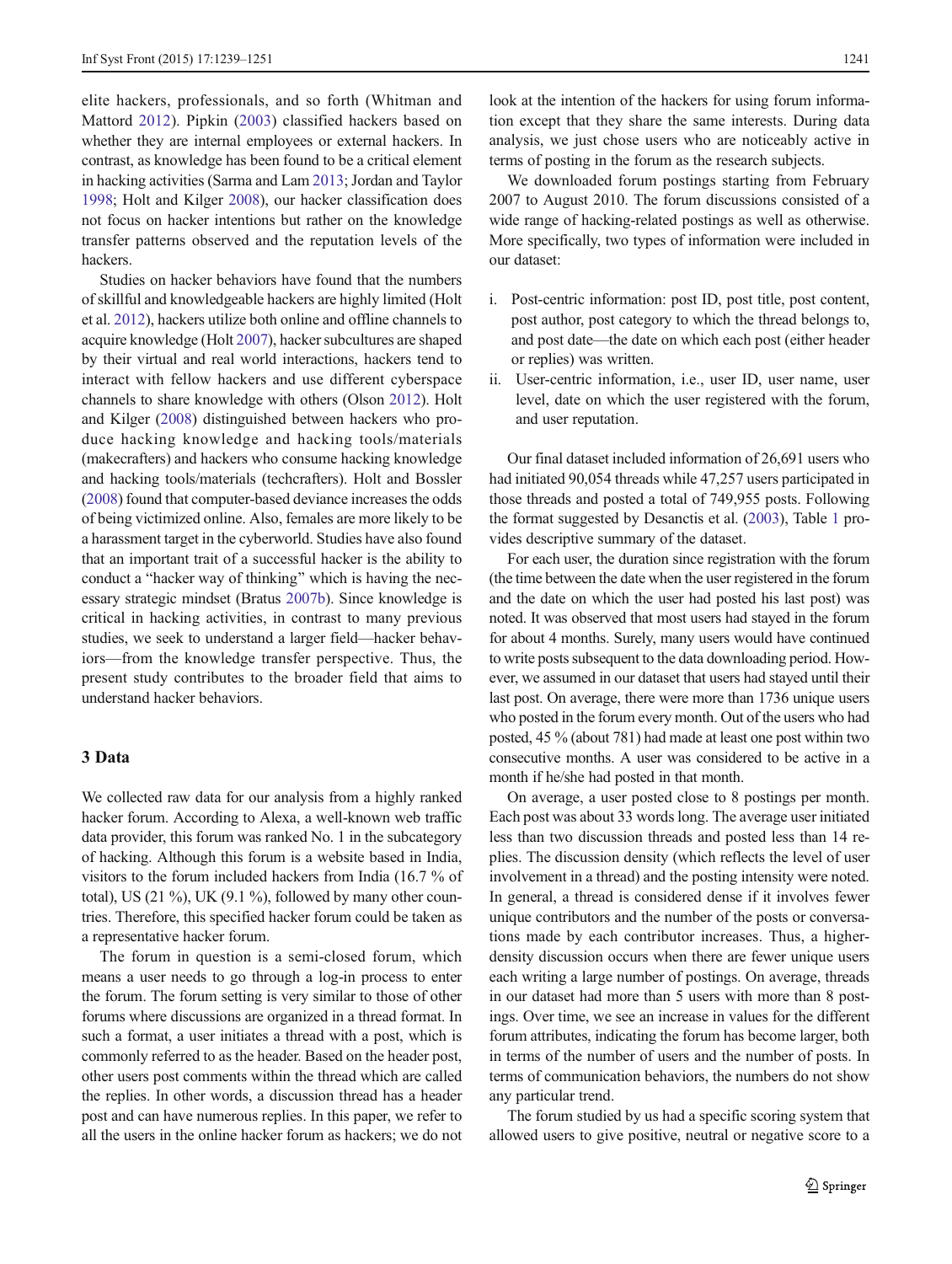#### Table 1 Statistics of data set

<span id="page-3-0"></span>

|  |  | Inf Syst Front (2015) 17:1239-1251 |
|--|--|------------------------------------|

| Forum attributes        | Time length since registered (in days)                    | 32    |
|-------------------------|-----------------------------------------------------------|-------|
|                         | Number of unique contributors per month <sup>a</sup>      | 1736  |
|                         | Monthly retention of users <sup>a,b</sup>                 | 781.7 |
|                         | Post number in each thread                                | 8.33  |
|                         | Unique user number in each thread                         | 5.46  |
| Communication behaviors | Message production per user                               | 7.7   |
|                         | Word count per message                                    | 33.35 |
|                         | Number of involved threads per contributor <sup>a,c</sup> | 1.91  |
|                         | Replies per user <sup>a</sup>                             | 13.97 |
|                         | Discussion density <sup>a,d</sup>                         | 22.62 |

a Based on average values per 30-day period

<sup>b</sup> The number of users who posted in the community in two consecutive months

<sup>c</sup> The number of threads participated per user

<sup>d</sup> For each discussion thread, density is measured as (1-[number of unique contributors]/total messages)\*100

given post. The reputation score of each user could therefore be calculated based on the scores from the posts that a user had authored during the study period. Typically, hackers who posted a lot had higher reputation scores. However, reputation also depended on post contents. Sometimes a hacker received penalties from others if what they had posted was not approved by others. Therefore hackers in general needed to be perceived to be posting broadly useful posts to earn higher reputation.

#### 4 Model and implementation

A user-centric post content analysis system was built to investigate the changes in posting behaviors. With respect to the hacker community, we were interested in the nature of knowledge transfer exhibited in the posts and how, based on the exchanges, the posting behaviors of the users evolved and how, based on the posting behaviors, we could generate different user profiles. In view of the very large number of posts contained in our dataset, we used a text-mining approach to analyze and classify post orientations in terms of knowledge transfer in our dataset, i.e., knowledge provision, knowledge acquisition or neither. Specifically, our automatic post content classifier helped us to determine whether the given post had demonstrated knowledge transfer orientations. We then classified how the user posting behaviors changed over time in terms of knowledge transfer orientations. Finally, from the knowledge transfer patterns and other user characteristics, we constructed user profiles.

Figure [1](#page-4-0) provides a technical overview of our user profile identification system. The process started with an automated post classification exercise. Firstly, 10,000 posts were randomly extracted from the dataset and coded manually in terms of the knowledge transfer orientation observed by three student research assistants. Following the 80/20 rule, the 80 % of the coded posts were assigned to the training set and the remaining 20 % to the testing set. For each knowledge transfer orientation, one support vector machine (SVM) was trained using the training set and validated using the testing set accordingly. Next the validated classifiers were applied to classify all the posts in the dataset. To achieve user categorization, the knowledge transfer numbers were summed up for all the messages posted by all users. On the basis of different posting patterns, users could then be categorized so as to arrive at generalized user profile categories.

## 4.1 Ground truth generation

Firstly, we coded the posts in the training and testing sets based on the following three dimensions. We extracted 10,000 posts randomly from the full data set and manually labeled them based on knowledge transfer orientations. Basing on its contents, each post was assigned to one of the following three classes:

Knowledge Acquisition—includes questions, doubts, requests, advice seeking, and anything else reflecting the user's request for information.

Knowledge Provision—includes answers, tutorials, teachings, troubleshooting, guidelines, demonstrations, and anything reflecting information offering.

Neither—the post does not exhibit either of the above two orientations, meaning it does not have clear knowledge acquisition and knowledge provision orientation.

We conducted some preliminary investigations before we started coding the knowledge transfer orientations in our dataset manually. Some of the posts showed very clear knowledge acquisition or knowledge provision orientations. For example, some posts clearly possessed post titles addressing or asking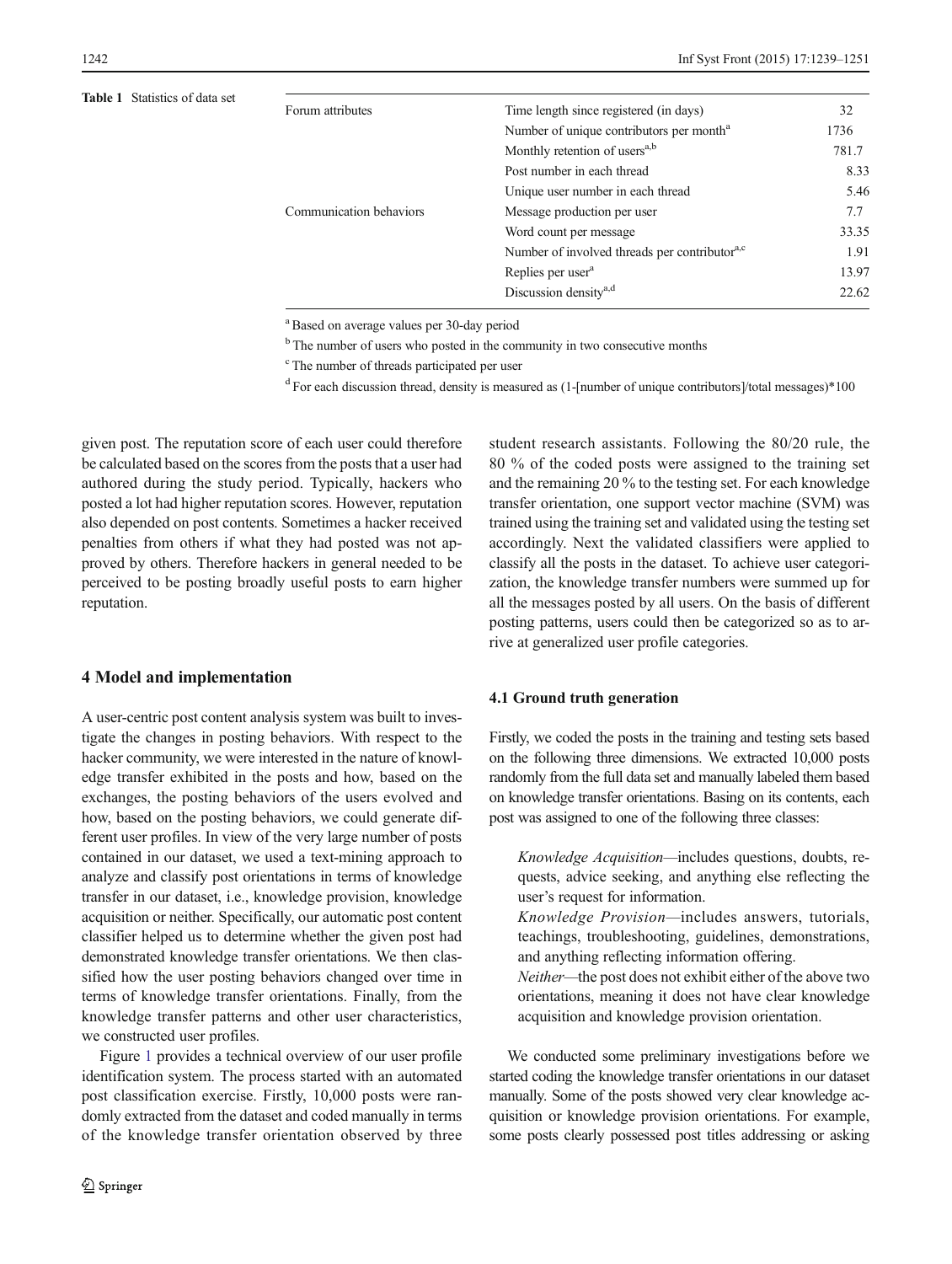<span id="page-4-0"></span>

knowledge transfer orientations

questions. There were also other types of posts consisting of no more than greetings, expressions of gratefulness, and the like. We classified such posts as being unrelated to knowledge acquisition or provision. Sometimes, there were discussions unrelated to the first post in the thread. Based on these observations, we label the header posts and repliers manually in terms of three categories: knowledge acquisition, knowledge provision, and neither.

For each post, two student research assistants with computer science / engineering knowledge background were assigned to do the coding. In cases of inconsistent coding outcomes, a third student research assistant also coded the post. The final coding outcome was determined according to the majority rule. Finally, 80 % of the coded posts were assigned to the training set and the rest as the test set.

#### 4.2 Application of statistical learning theory

We used a Support Vector Machine (SVM) to automatically classify all the posts in our dataset. An SVM is a classical classifier which demonstrates promising classification performance on applications in different domains (Abbasi et al. [2010](#page-11-0)). An SVM is a supervised learning algorithm which recognizes patterns for classification and can engage in regression analysis. It is a non-probabilistic binary linear classifier that takes a set of data as input and predicts one of two possible classes to each given point as output (Cortes and Vapnik [1995](#page-11-0)). Given a training set in which each point is assigned to one of two categories, the SVM training algorithm can train a classifier to assign new examples into one category. If we consider each post as a point in feature space, then the points of separate categories are divided by a gap between the points of two different categories. The testing examples are then mapped into this feature space so it can be predicted which side of the gap these examples fall into. Using the wellknown kernel trick, an SVM can also efficiently perform a nonlinear classification, which implicitly maps inputs into highdimensional feature spaces. The mathematical definition of SVM is as follows:

In a training set  $D = \{(x_i, y_i) | x_i \in \mathbb{R}^p, y_i \in \{-1, 1\} \}, i = 1$ <br>including *n* points in a dimensional space *y* indicates the : *n* including *n* points in *p* dimensional space,  $y_i$  indicates the class to which point  $x_i$  belongs. The objective is to find a hyperplane  $wx - b = 0$  which can divide points from different classes<br>as wide as possible. Here  $w$  is the normal vector to this hyper as wide as possible. Here,  $w$  is the normal vector to this hyper-

plane. The optimization problem can be defined as follows:

Minimize llwll subject to  $y_i(wx_i-b) \ge 1, i = 1:n$ 

Keyword extraction is a very important procedure in textmining tasks. For all the posts in the full data set, the stop words, underlines, punctuations, numbers, and spaces in the content of each post are removed first. Then the N-gram stemming procedure is performed on each post's content, where N  $= \{1, 2, 3, 4, 5\}$ . All of the stemmed words are reassembled as a space-delimited text for keyword extraction (Porter [1980\)](#page-12-0). Words appearing at least five times in all the posts are recognized as keywords. In total, 63,277 keywords were extracted from our full dataset. In each post category, the keywords recognized were assigned consecutive feature IDs.

To measure the importance of a keyword drawn from a post in the dataset, we chose the terms frequency  $(tf)$  and inverse document frequency (idf) as numerical statistics. Mathematically,

$$
tf^*idf(t, d, D) = tf(t, d) \times idf(t, D)
$$

where the value of  $tf * idf$  is the product of the two statistics. Term frequency was defined as the number of times that term  $t$ appears in post d. Inverse document frequency is defined as  $id f(T, D) = log \frac{|D|}{|\{d \in D : t \in d\}|}$ , where  $|D|$  is the total number of posts in the data set and  $|\{d \in D : t \in d\}|$  is the number of posts where term t appears. Each  $tf * idf$  value for a keyword found in a post is included as a feature prefixed with its ID.

Finally, the training set was used to train the SVM classifier. The SVM is trained using a radial basis function kernel because of its promising performance. Since an SVM is by nature a binary algorithm, a "one versus all" strategy was applied, where a single classifier is trained per class to distinguish one class from others (Joachims [2002\)](#page-12-0). For each post, class prediction is performed using each trained classifier and choosing the prediction with the highest predicted value.

Applying the above classification process, we could learn that the header post and replies were associated with different keywords when it came to the two knowledge transfer orientations. The keywords identified in header posts were found usually to be shorter and neater. At the same time, there were many deformed keywords contained in replies; some even combined of different words. Thus, we could train classifiers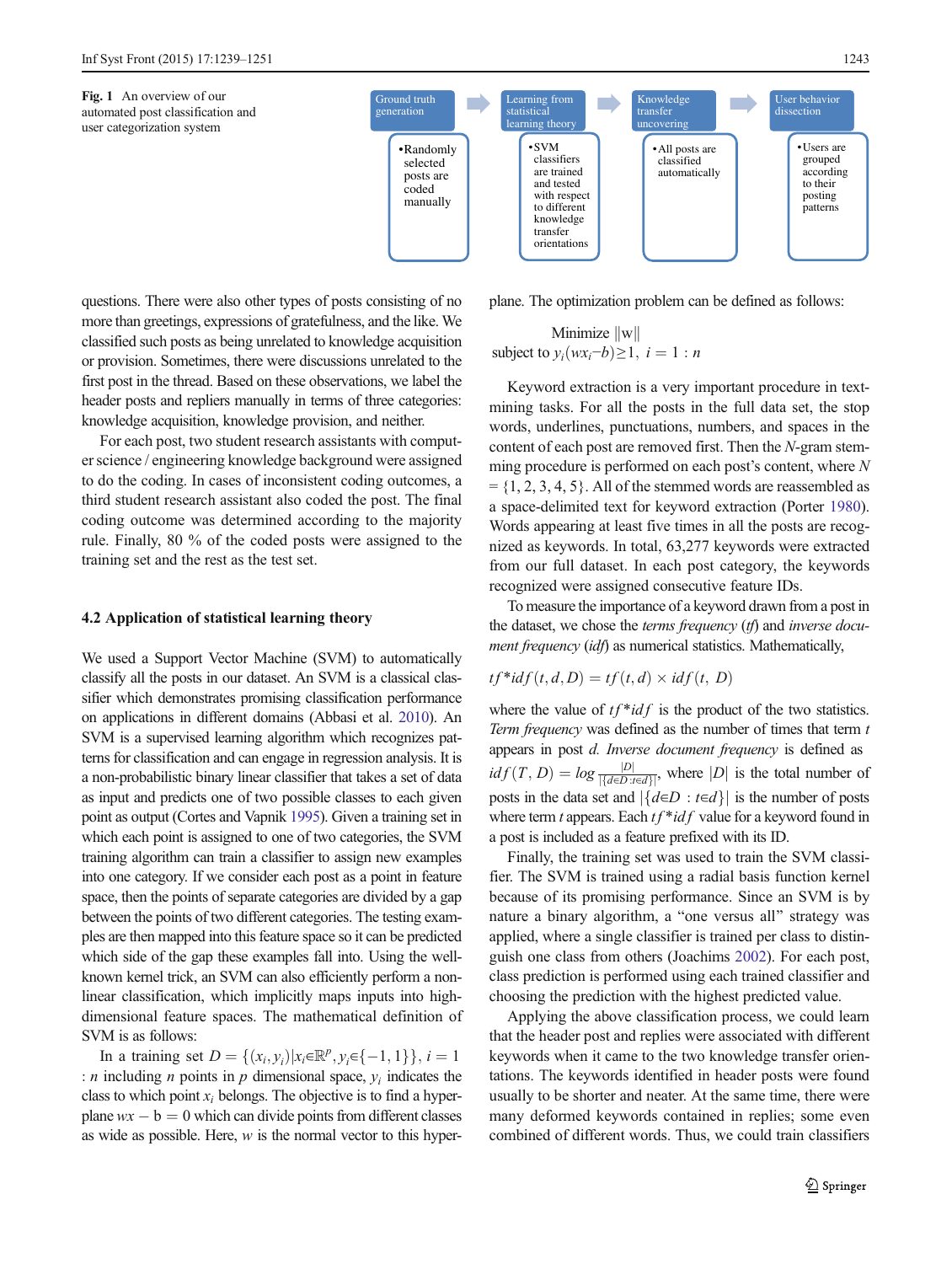separately for headers and replies. Sample keywords for both headers and replies are shown in Table 2.

The classification results in the test set are reported in Table 3.

In general, header posts tend to exhibit more distinct knowledge orientations whereas, in replies, users often show greater diversity in terms of the things that they want to express. For example, suppose a thread was initiated asking about how to hack a forum in Cyprus but, in the replies, other users happened to focus on the language used in Cyprus. Obviously, the subsequent discussions concerned a totally different topic than that addressed by the header post. In general, given the complex and noisy nature of the post content (such as large numbers of misspellings, a variety of linguistic patterns, posted URL links, etc.), it is expected that our classification results would not be as high in terms of accuracy and precision as is found in classification results associated with more structured forums studied in the literature.

## 4.3 Uncovering knowledge transfer

The classifiers generated were next applied to classify all the headers and replies in the dataset respectively. Based on the classified posts, the changing trends of posting behaviors with respect to the three post classes for each were observed so as to further reveal users' behavioral patterns.

#### 4.4 Dissecting user behavior

Having determined post orientations with respect to knowledge transfer for the entire dataset we analyzed users' posting behaviors at the individual level. For each user, we determined the post orientation of posts of the user in terms of three knowledge transfer patterns: knowledge provision, knowledge acquisition, and neither. For each knowledge transfer pattern, we examined how knowledge transfer orientation changed as we looked at the posting in a sequential order. For example, does the number of a user's knowledge provision posts increase or decrease over time? Specifically, we chose five posts as a stamp and counted the post number of each knowledge transfer pattern within these five posts. The counting generated a data point for each knowledge orientation for a user. We then examined five posts of the same user to generate the next data point. In other words, for every five posts, we count the number of knowledge acquisition post, knowledge provision post, and 'neither' posts.

We choose five posts as a basic unit as a balance among random noise and post number of each hacker. We can obtain similar results when we chose two posts as a unit, but that introduced an average of 5 % more standard error in regression. On the other hand, when we chose eight posts as a unit, there were fewer data points observe user behavior and the average standard error regression increased to almost 30 %. Hence, in general, we

| Table 2 | Keyword samples for headers and replies |  |  |  |  |  |
|---------|-----------------------------------------|--|--|--|--|--|
|---------|-----------------------------------------|--|--|--|--|--|

| Knowledge acquisition            |                                                    | Knowledge provision                        |                                                                   |
|----------------------------------|----------------------------------------------------|--------------------------------------------|-------------------------------------------------------------------|
| Header                           | Reply                                              | Header                                     | Reply                                                             |
| Request<br>Ask<br>Doubt<br>Why'd | howto<br>need/want<br>troublesom<br>commentsthanks | demonstr<br>answeri<br>recommend<br>follow | advice/suggest<br>teachyourself<br>guide/tutori<br>easy-to-follow |

wanted to capture the trend in hackers' behaviors and while try to minimize random noise. We then observed how the numbers with respect to each orientation changed as the user posted further messages. Based on the data points, we analyzed the knowledge transfer pattern using linear regression. Finally we examined the knowledge transfer patterns of the user, i.e., we asked whether the user had posted more or fewer messages related to knowledge acquisition and knowledge provision following the post sequence and the rate at which the changes occurred.

In this process, we disregarded users who had s fewer than 10 posts. We regarded such users to be inactive because, according to our observation, most knowledge in online communities was contributed by a small number of active users. Further, we were unable to examine the behaviors of inactive users because not enough records for these users were included in our data set. Inactive users wrote just a few posts in almost 3 years. In particular, we removed 36,184 inactive users with 2.77 posts per user on average. In the end there were 11,073 active users with 58.68 posts per user and 649, 714 posts in total. Aside from that, users exhibiting standard errors larger than the average value were also excluded. Finally, 2053 users revealed clear posting behavioral patterns. For each user, we observed the posting patterns over time with regard to knowledge acquisition and knowledge provision. For example, a user could exhibit a knowledge transfer pattern characterized by increasing knowledge provision and decreasing knowledge acquisition.

After analyzing the knowledge transfer behaviors of other user characteristics as well, we could group together users

Table 3 Classification of headers and replies in test sets

|                  | Knowledge acquisition Knowledge provision Neither |         |        |
|------------------|---------------------------------------------------|---------|--------|
| Header           |                                                   |         |        |
| Accuracy         | 79 %                                              | $69\%$  | $70\%$ |
| Precision $79\%$ |                                                   | 63.24%  | 67.24% |
| Recall           | 98.73 %                                           | 87.86 % | 78 %   |
| Reply            |                                                   |         |        |
| Accuracy 75 %    |                                                   | 68.7 %  | 73 %   |
| Precision 77 %   |                                                   | 68.2 %  | 70.1%  |
| Recall           | 83.12 %                                           | 73.22 % | 79 %   |
|                  |                                                   |         |        |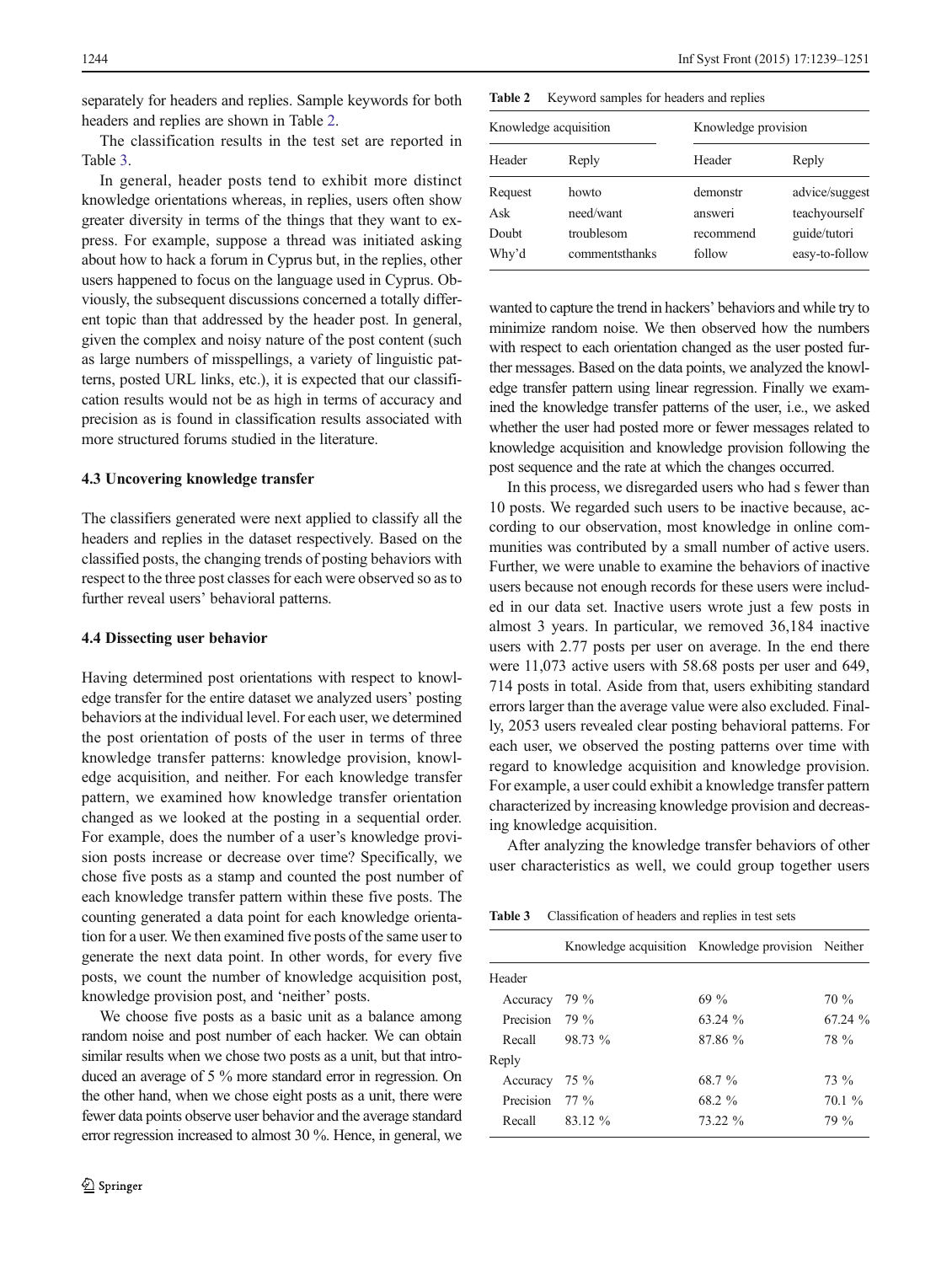<span id="page-6-0"></span>who showed similar patterns. The grouping involves computing the average value of the knowledge patterns of all the users in a group. Figure 2 shows the corresponding knowledge transfer patterns – the average number knowledge provision, acquisition, and no orientation posts authored by the same type of hackers as authored more posts in the forum. Overall, based on active users, four user groups were generated and associated eventually to four user profiles. For obvious reasons, we label the four types as guru hackers, casual hackers, learning hackers, and novice hackers. The next section engages in further discussions on these four types of users.

Using an approach similar to generating the knowledge transfer patterns of the users, we also computed the changes in reputation following the post sequence for all users. For each user group, we computed the average reputation change following post sequence. Figure [3](#page-7-0) shows the reputation changes for different groups of users.

## 5 Results and analyses

Four user groups were identified using the system described in the last section. The groups were constructed based on their respective knowledge transfer patterns. Next we studied the characteristics of the four groups in greater detail and, eventually, profiled the four groups as guru hackers, casual hackers, learning



Fig. 2 Knowledge transfer patterns of different types of users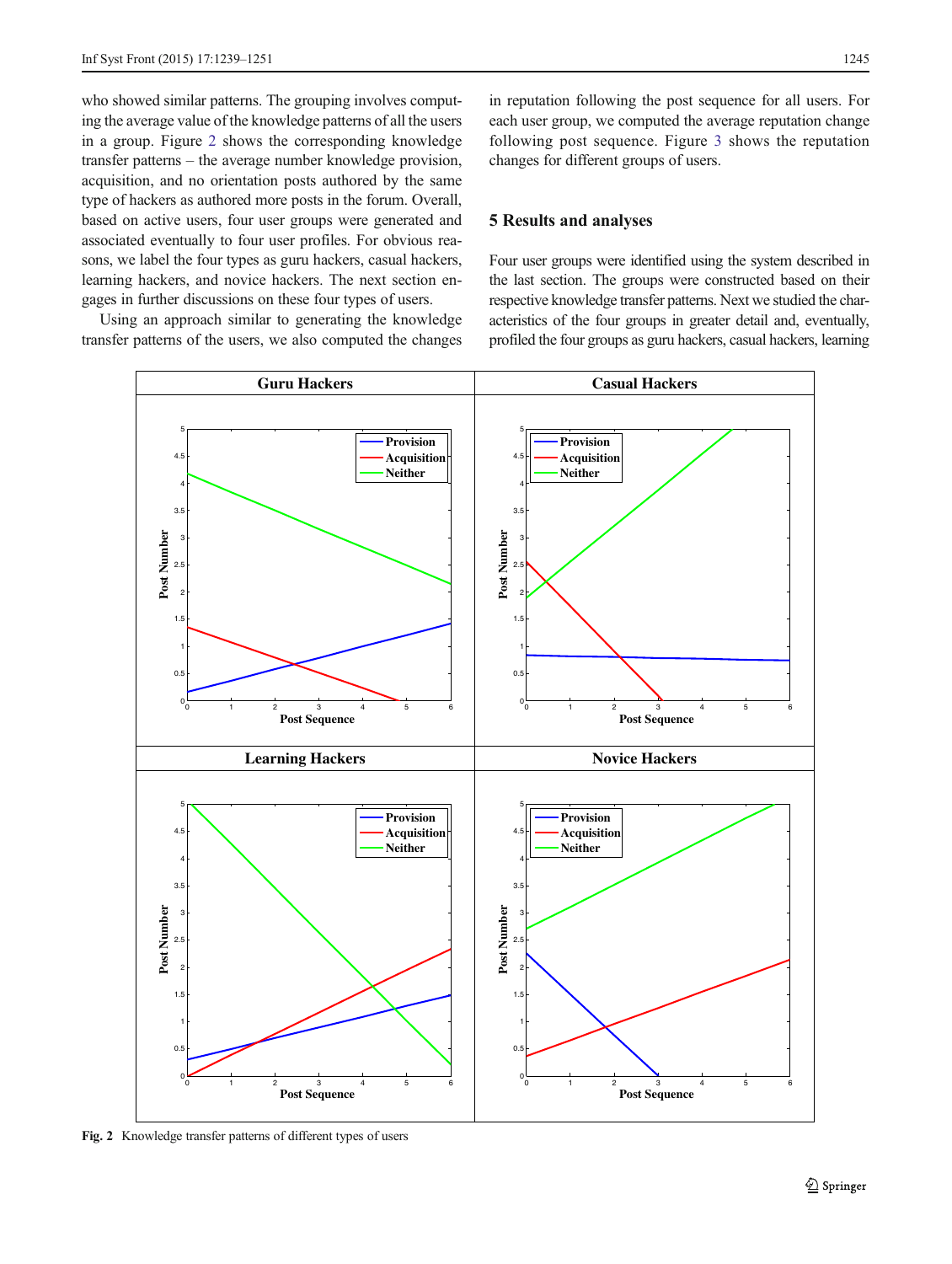<span id="page-7-0"></span>

Fig. 3 Reputation variation trend

hackers, and novice hackers. Our classification scheme is consistent with those in (Rogers [2006](#page-12-0)), although it focuses more on knowledge transferring and sharing. In this section, we provide further discussion and justification of the four user profiles. In Table [4](#page-8-0) we present more user characteristics based on different groups. Note that regression results on the knowledge transfer patterns and reputation trends discussed in the previous section are presented first. We also present the reputation scores, user time lengths since registered, lengths of headers and replies, and thread densities for the four groups of users. From a social networking perspective, note the average local centrality for each category of hackers. The interactions among hackers at the group level will also be discussed.

Table [4](#page-8-0) lists the descriptive statistics for the four types of hackers. For each hacker type, we use both slope and intercept to capture the variation trends of knowledge transfer behaviors and reputation. The slopes measure how hackers' posting behaviors evolve over time. For example, a positive slope for the category of knowledge acquisition means the given type of hackers asks increasingly frequently over time. The intercept measures their initial percentage of knowledge acquisition/provision posts after they had joined the forum. In general, the intercept measures the initial status while the slope measures the behavior trend over time for hackers. To zoom into the detailed behaviors for each type of hackers, we also examined how each had initiated and/or replied to posts in different sub-boards.

In online communities, some sub-boards are usually more popular than others because different sub-boards focus on different topics. In Table [5](#page-8-0), we looked further at the average number of headers and replies posted by different types of users. We are interested in which categories the different hacker types make

their postings. In our dataset, more than 90 % of posts belonged to the sub-boards of Beginner Hacking (33 %), Hacking Tools and Programs (23.8 %), Website and Forum Hacking (15.7 %), and Botnets, IRC Bots, and Zombies (18.6 %). Only 6.1 % of posts belonged to Request for Hacking, and 2.6 % into Proxies and Socks. In the section, we present a more detailed description of each type of users.

# 5.1 Guru hackers

Among the 2053 users, we found that 288 users (or 14.03 % of users) had exhibited the pattern of increasing knowledge provision combined with decreasing knowledge acquisition over time. We found evidence that users of this type continuously offer more help and share more knowledge. Such users are likely to be expert hackers because their reputation scores are the highest among the four types of users. Furthermore, the increase in reputation is the largest among the four groups. Next, we drilled down by looking at some of the sample posts written by this type of users and noted evidence that they were mainly engaging in discussions involving sophisticated hacking techniques. Some sample messages written by one of the users profiled to be a guru are reproduced below this paragraph. This hacker seems to know numerous hacking techniques and tools. He would also like to share some hacking software (which he probably made by himself) with others. More importantly, he pays attention by offering suggestions to others. The average local centrality of this type of hacker is the highest among others. This type also interacts with more users in the forum initiating posts or replying to others' posts (as in Table [4](#page-8-0)). This explains why guru hackers enjoy such high reputations. Although different classification schemes were applied, similar groups of hackers (termed elsewhere as old guard hackers, virus writers or professional criminals depending on hacking intention) with deep technique skills have been identified in the literature (Rogers [2006](#page-12-0)).

Note that the users in this group had stuck with the forum for a relatively longer time. They tend to be very active in most subboards. In particular, guru hackers posted more in beginner hacker group as replies (on average, one guru hacker posts more than 14 replies in Beginner Hacking and almost 3 replies in Request for Hacking). These high reply numbers serve as an indicator that

<sup>&</sup>quot;Nice share, did you copy from MilWorm or is this new?"

<sup>&</sup>quot;You could start with a R.A.T such as Spy-Net or Cybergate. Both of them have a keylogger in them i think."

<sup>&</sup>quot;Nope, He just took Swarm Bot because it got released on opensc and tried to make it look like his. But SwarmBot is stable from what i hear and it's released now."

<sup>&</sup>quot;Schwaze Sonne Code Crypter 0.3. In this new Version you have NO restrictions anymore: you can use multiple markers, you can place the markers on ALL places now and so on. Source + Tutorial included! Code: <http://www.mediafire.com/?m54bdo6hhek505l>^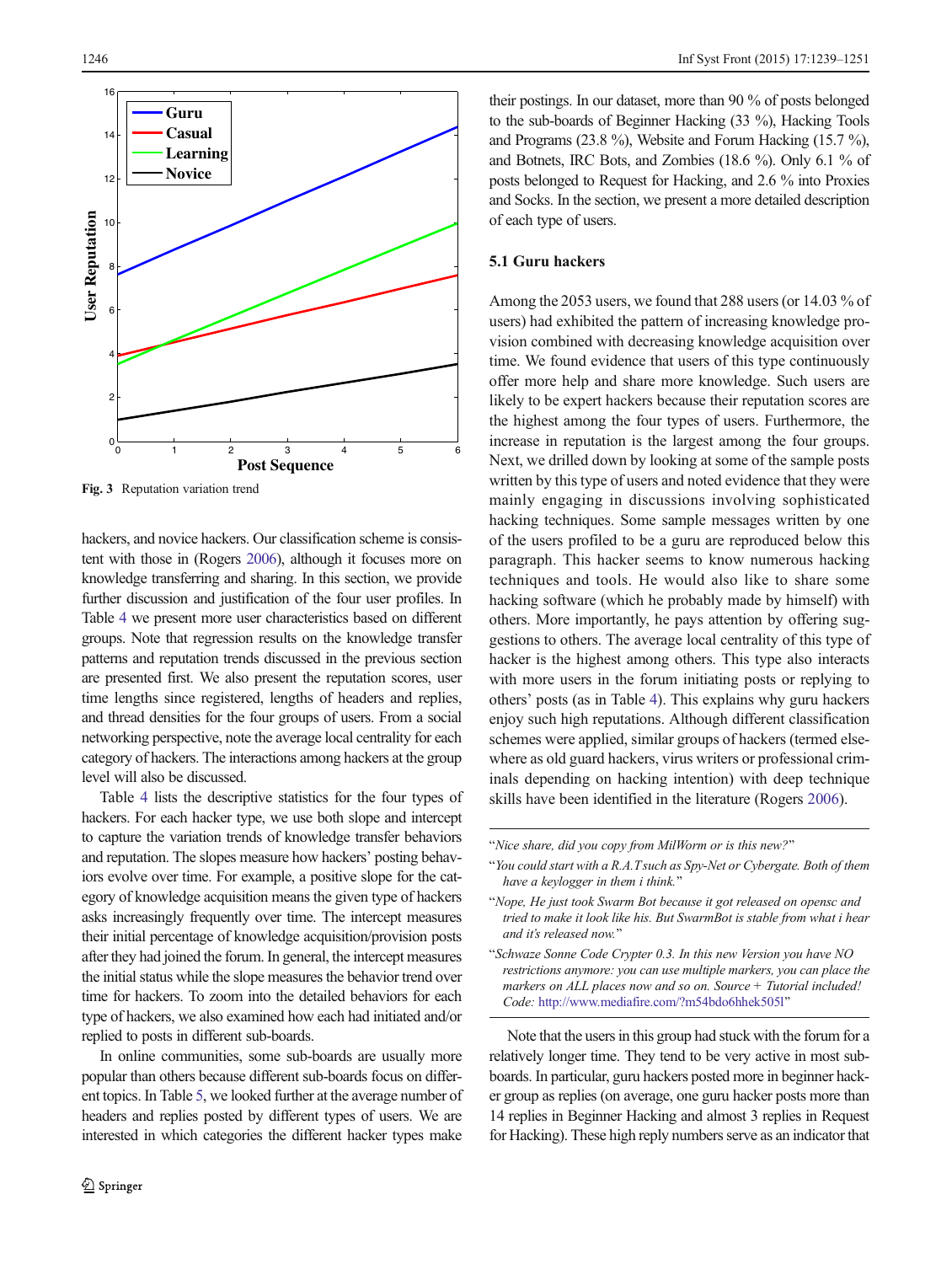<span id="page-8-0"></span>Table 4 Descriptive statistics of different hackers

| <b>Table 4</b> Descriptive statistics of<br>different hackers |                                           |           | Guru hackers  | Casual hackers | Learning hackers | Novice hackers |
|---------------------------------------------------------------|-------------------------------------------|-----------|---------------|----------------|------------------|----------------|
|                                                               | Number of users                           |           | 288           | 676            | 704              | 385            |
|                                                               | Provision trend <sup>a</sup>              | Slope     | $>0$ (0.209)  | $0(-0.016)$    | $>0$ (0.197)     | $<0$ (-0.749)  |
|                                                               |                                           | Intercept | 0.156         | 0.829          | 0.295            | 2.009          |
|                                                               | Acquisition trend <sup>b</sup>            | Slope     | $<0$ (-0.280) | $<0$ (-0.822)  | $>0$ (0.391)     | $>0$ (0.296)   |
|                                                               |                                           | Intercept | 1.348         | 2.553          | $-0.012$         | 0.360          |
|                                                               | Neither <sup>c</sup>                      | Slope     | $<0$ (-0.338) | $>0$ (0.661)   | $<0$ (-0.813)    | $>0$ (0.407)   |
|                                                               |                                           | Intercept | 4.174         | 1.888          | 5.082            | 2.700          |
|                                                               | Reputation trend <sup>d</sup>             | Slope     | 1.120         | 0.612          | 1.071            | 0.425          |
|                                                               |                                           | Intercept | 7.634         | 3.916          | 3.540            | 0.970          |
|                                                               | Average reputation score                  |           | 56.58         | 20.32          | 22.85            | 4.86           |
|                                                               | Time length since registered (in<br>days) |           | 192.81        | 175.75         | 177.87           | 137.97         |
|                                                               | Length of header                          |           | 57.04         | 52.06          | 55.96            | 68.63          |
|                                                               | Length of reply                           |           | 17.03         | 15.01          | 16.72            | 21.03          |
|                                                               | Density <sup>e</sup>                      |           | 27.33         | 26.62          | 27.24            | 27.23          |
|                                                               | Degree centrality                         |           | 50.37         | 36.96          | 34.06            | 16.25          |
|                                                               | Number of interactors                     |           | 844           | 607            | 736              | 396            |

<sup>a</sup> R-squared value is between 0.32 and 0.55

 $b$ R-squared value is between 0.26 and 0.69

c R-squared value is between 0.32 and 0.64

 $dR$ -squared value is between 0.02 and 0.14

<sup>e</sup> Density is measured based on the threads initiated by the users in the different respective group

they like to answer questions in these sub-boards to help others. They also tend to start threads in other sub-boards focusing on highly technical topics, such as Website and Forum Hacking and Hacking Tools and Programs. They tend to post tutorials in subboards. The discussion density of the threads initialized by guru hackers is also the highest among all types of hackers. This phenomenon indicates that, in threads initiated by guru hackers, other hackers not only participate but also engage in deep discussions. This could be partly because of the reputation status of the guru hackers. It could also be because guru hackers usually initiate threads that are most relevant to others. Table 4 also shows that guru hackers have the highest value in the local centrality measurement, indicating that they are the focal points of the hacker forum.

#### Table 5 Posting location

#### 5.2 Casual hackers

Six hundred seventy-six users in our dataset exhibited behavior pattern similar to a casual hacker. We reached this conclusion because of the behavioral patterns of decreasing knowledge acquisition and almost constantly little knowledge provision. Users of this type tend to ask a limited number of questions and write shorter messages. While casual hackers seem to be less active, they tend to hang on to the forum. Their average local centrality is much smaller than that of guru hackers. They also tend to interact with fewer hackers in the forum through posting. As indicated by their reputation levels, they possess knowledge skills which are slightly lower than those of guru hackers. Some sample messages posted by a

|                                |        | Guru hackers |        | Casual hackers |        | Learning hackers |        | Novice hackers |  |
|--------------------------------|--------|--------------|--------|----------------|--------|------------------|--------|----------------|--|
| Category                       | Header | Reply        | Header | Reply          | Header | Reply            | Header | Reply          |  |
| Beginner hacking               | 1.71   | 14.41        | 1.80   | 9.26           | 1.03   | 7.94             | 0.83   | 4.61           |  |
| Request for hacking            | 0.42   | 2.75         | 0.39   | 1.72           | 0.28   | 1.49             | 0.18   | 1.11           |  |
| Website and forum hacking      | 0.89   | 6.90         | 0.73   | 6.02           | 0.64   | 5.96             | 0.38   | 2.11           |  |
| Proxies and socks              | 0.10   | 1.32         | 0.65   | 0.87           | 0.11   | 0.85             | 0.10   | 0.49           |  |
| Botnets, IRC Bots, and Zombies | 0.56   | 4.77         | 0.58   | 4.34           | 0.43   | 4.44             | 0.31   | 1.44           |  |
| Hacking tools and programs     | 0.68   | 15.86        | 0.66   | 9.94           | 0.43   | 10.46            | 0.26   | 4.43           |  |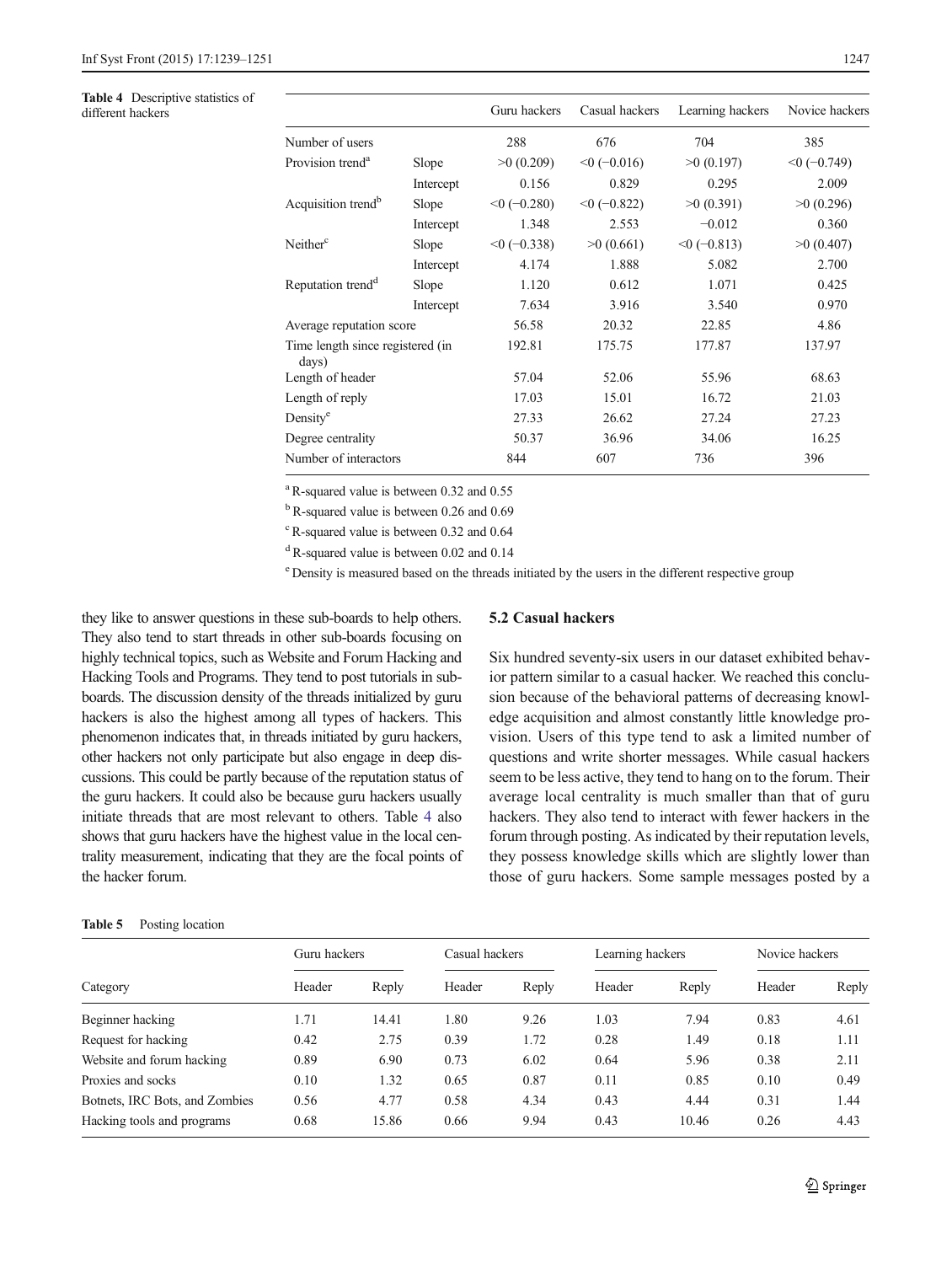casual hacker are reproduced below. It seems that casual hackers are skilled hackers since they wrote posts related to hacking techniques. They also seem to pay more attention to learning the newest information about Internet communications. Other studies have also found similar classes of hackers (Rogers [2006;](#page-12-0) Landreth [1985;](#page-12-0) Hollinger [1988\)](#page-11-0). For example, Rogers ([2006](#page-12-0)) uses the term "cyber punk" while referring to hackers who have the capability to write simple scripts and other software in a limited fashion. Yet other researchers classify a hacker with a moderate technical ability as "the browser" since his/her since knowledge transfer behavior is less effective compared with guru hackers (Hollinger [1988\)](#page-11-0).

In general, except in the sub-board of Proxies and Socks, casual hackers are not as active as expert hackers. Casual hackers tend to post significantly more headers in this sub-board than other hackers. This implies that casual hackers typically spend more time than other types of hackers in proxy-related and sockrelated techniques, which enable them to stay on the Internet anonymously and communicate with other computers. This type of information is different from typical hacking knowledge. They are more related to accessories information needed for maneuvering in the online world. For example, which proxies in different countries could be used at the given moment? What are the newest socks available for target? Such information is usually valid only for a few hours. The casual hackers' posts are relatively shorter compared those of expert hackers. As they may be less interested in knowledge transfer, they also interact with fewer hackers through posting (only higher than novice hackers) see Table [4](#page-8-0). Besides, as shown in Fig. [2](#page-6-0), their posts tend not to have any orientations. The discussion density of 26.62 in threads is the lowest compared with other groups. This implies that casual hackers are mainly observers of posts and are not willing to engage in deep discussions with others. Although skilled, casual hackers do not have as high reputations as guru hackers.

#### 5.3 Learning hackers

We identified 706 users in our study to be learning hackers as they exhibited the patterns of increasing knowledge acquisition and increasing knowledge provision. They tended to ask more and more questions over time while sharing ever more knowledge. These patterns show that the forum had become

an important place for the learning hackers to interact with others in knowledge transfer. This finding is consistent with literature (Desanctis et al. [2003\)](#page-11-0) where online communities have been shown to be e-learning venues too. We also see that their reputation levels are inferior to those of casual hackers in their initial posts but, after the knowledge exchange behaviors exhibited in their subsequent posts, their reputation levels go up noticeably. Clearly, such knowledge exchange patterns and reputation changes indicate the kinds of learning behaviors being exhibited. Users of this type become more comfortable about sharing information appreciated by the hacker community. As we can see from the sample posts (see below), hackers of this type usually learn by asking detailed questions. Their posts usually request for or talk about specific techniques, targets, and the like. This is similar to findings by researchers on offline hacker communities that some members are just students who spend much time learning what they are interested in and challenge themselves (Landreth [1985\)](#page-12-0).

"I have an anon emailer site, private of course."

"Any botnet lower than 3 k won't do anything to home connections. Invest in shells.'

- "can someone help me take down the RT forums :  $D$  stupid admins need a  $lesson, not to be so dumb.$
- "I have tried numerous times to open my ports, but I have only managed to open TCP at max. Would appreciate any help from those people on 2wire.^

Learning hackers in our study seemed to utilize the forum mainly for learning. On average, most learning hackers stay in this forum for sufficiently long periods. They spend most their online time in sub-boards such as Beginner Hacking, Website and Forum Hacking, and Hacking Tools and Programs. As shown in Table [5,](#page-8-0) they posted almost 9 posts in Beginner Hacking, almost 7 posts in Website and Forum Hacking, and almost 11 posts in Hacking Tools and Programs, compared with less than 8 posts in all other sub-boards. These subgroups typically cover topics that are more hacking-centric. The local centrality of learning hackers was also quite high. Furthermore, these hackers were pretty active in the forum (only lower than guru hackers). They also initiated threads yielding high densities, indicating that they use forums as venues for learning.

## 5.4 Novice hackers

Finally, 18.75 % users exhibited patterns with increasing information acquisition and decreasing information provision (see Table [4](#page-8-0)). Over time, users of this type asked more questions and raise more topics in the forum. However, in the process, they tended not to share knowledge in the forum. They also possessed less knowledge about hacking, as shown by their reputation level. Hence, the users in this group are labeled novice hackers. Some sample posts from such hackers

<sup>495</sup> fresh & fast US Socks. Checked and filtered with ProxyFire (Timeout: 5):? Download Proxies ?

<sup>&</sup>quot;Keep us updated please :) If it works for you, it should work for me, and I will be very happy."

<sup>&</sup>quot;I'm gonna call up now actually, what do I call,  $AT&T$ , if so can you provide me the number (if you want.)'

<sup>&</sup>quot;Dear members, Kindly note that the blogs "Proxiesking" and "Proxy Hunter" of extremeboy are complete rip-offs of my blogs Socks24, Proxy Heaven and Elite Proxies. Thank you for reading."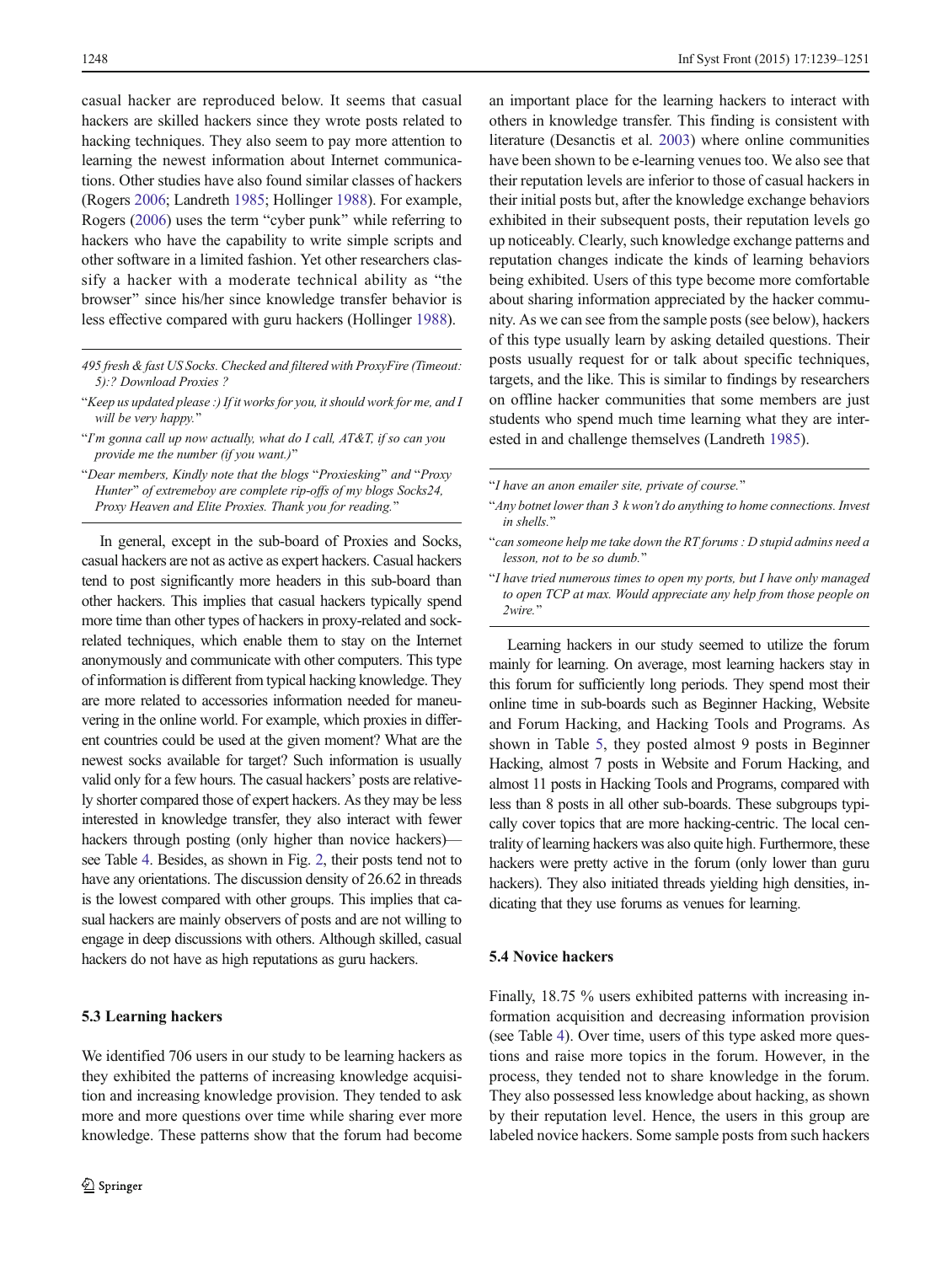<span id="page-10-0"></span>are reproduced below. Note that the posts of novice hackers are relatively longer compared with those of other hackers. This may seem counterintuitive at first glance. Further investigation showed that longer posts did not necessarily mean that novice hackers had knowledge to share. On the contrary, longer posts are the results that they not only requested knowledge but also introduced themselves often as newcomers and expressed their needs for hacking techniques. The long messages could also be one of the ways that they wanted to increase the chances of getting help from others. It is also possible that this type of users could be younger in age. In some sense, the category of novice hackers in our paper is similar to the class of novice in (Rogers [2006](#page-12-0); Landreth [1985](#page-12-0)). These novice hackers usually know little about computer hacking techniques and they rely more on available resources, like tools, codes from others, to do hacking-related activities.

Novice hackers are beginners who have joined the forum in question for a relatively short time. Basically, they are still in the initial stage of learning. They post the highest number of posts in the Beginner Hacking sub-board. Aside from that, as

| Table 6 |  |  | Profiles of different hacker types |  |  |
|---------|--|--|------------------------------------|--|--|
|---------|--|--|------------------------------------|--|--|

newcomers, they show great interest in learning hacking tools and programs. They also write the longest headers and replies compared with other types of hackers. They tend to exhibit their naivity in hacking so as to increase their chances of receiving replies and help from others. One possible reason for this is that, during their early learning stages, novice hackers are unfamiliar with most hacking topics. They do not understand the larger hacker culture in the community. As shown in Table [4](#page-8-0), they interact with the fewest numbers of hackers in the forum through posting, have the smallest local centrality and the smallest number of interactors. This suggests that they spend most of their time browsing different sub-boards while spreading their posts in different sub-boards. Their density (27.23) is also the lowest among all types of hackers, indicating that their discussions are perhaps not as engaging for similar numbers of users.

Finally, based on our analyses and discussions, we summarize the profiles of hackers in terms of some important characteristics in Table 6.

## 6 Conclusion

Online communities are venues where users can learn, share, give advice, help others, and even show off. In this study, a very popular hacker forum is chosen to download raw data for more than 3 years. Specifically, we examine how users' posting behaviors evolve over time. In view of the huge number of posts, an automated post classification system is built and used to classify posts in terms of knowledge transfer orientations. For each user, we analyze the post number variation trend in three dimensions: knowledge provision, knowledge acquisition, and neither. On the basis of different post number variation trends, active users are categorized into four types: guru hackers, casual hackers, learning hackers, and novice hackers. Online communities have been regarded as a place for knowledge transfer. In recent years, business organizations often

|                                 | Guru hackers                                                                                 | Casual hackers                             | Learning hackers                                                                        | Novice hackers                                                                                   |
|---------------------------------|----------------------------------------------------------------------------------------------|--------------------------------------------|-----------------------------------------------------------------------------------------|--------------------------------------------------------------------------------------------------|
| Time length since<br>registered | Long                                                                                         | Medium                                     | Medium                                                                                  | Short                                                                                            |
| Density                         | High                                                                                         | Low                                        | Medium                                                                                  | Medium                                                                                           |
| Reputation                      | Highest                                                                                      | High                                       | High                                                                                    | Low                                                                                              |
| Activity                        | Active in posting replies<br>in the Beginner Hacking<br>and Request for Hacking<br>subgroups | Active in Proxies<br>and Socks<br>subgroup | Active in beginning hacking<br>and general hacking<br>by posting headers and<br>replies | Active in beginning hacking<br>and general hacking,<br>but with much lower activity<br>intensity |
| Knowledge provision             | Increasing                                                                                   | Flat                                       | Increasing                                                                              | Decreasing                                                                                       |
| Knowledge acquisition           | Decreasing                                                                                   | Decreasing                                 | Increasing                                                                              | Increasing                                                                                       |
| Post length                     | Long                                                                                         | Medium                                     | Medium                                                                                  | Longest                                                                                          |
| Interaction                     | High                                                                                         | Medium                                     | Medium                                                                                  | Low                                                                                              |

<sup>&</sup>quot;Hey i have some screenshots from an Nmap scan of cookingbynumbers.com. I was wondering what do i do at this point. The Nmap scan textSpoiler (Click to View)"

<sup>&</sup>quot;Hello i'm new here. There're some very nice posts. But how do you hack with this test? I can hack somegames, i'm using for games Cheat Engine 5.6. A password ? Please help me !"

<sup>&</sup>quot;Im new to this, and i would like to find out how to hack a server by bruteforcing it. Any bruteforce wordlists for the passwords ect would be helpfull thanks  $H4XX'R$ .

<sup>&</sup>quot;im kind of new to hacking and i wanted to learn how to hack xbox live accounts a couple days back my friend was hacked and i wanted to get it back as well as get back at my enemies also i wanted to know some good host booting apps and how to host boot if you would like to add  $my$  gt is ice 3old killa  $c=3$ rd letter of alphabet i would also like to know how can i steal accounts using cain and abel i also use net tools any info will help plz help another thing i would like to be invited to a 10th prestige modded lobby"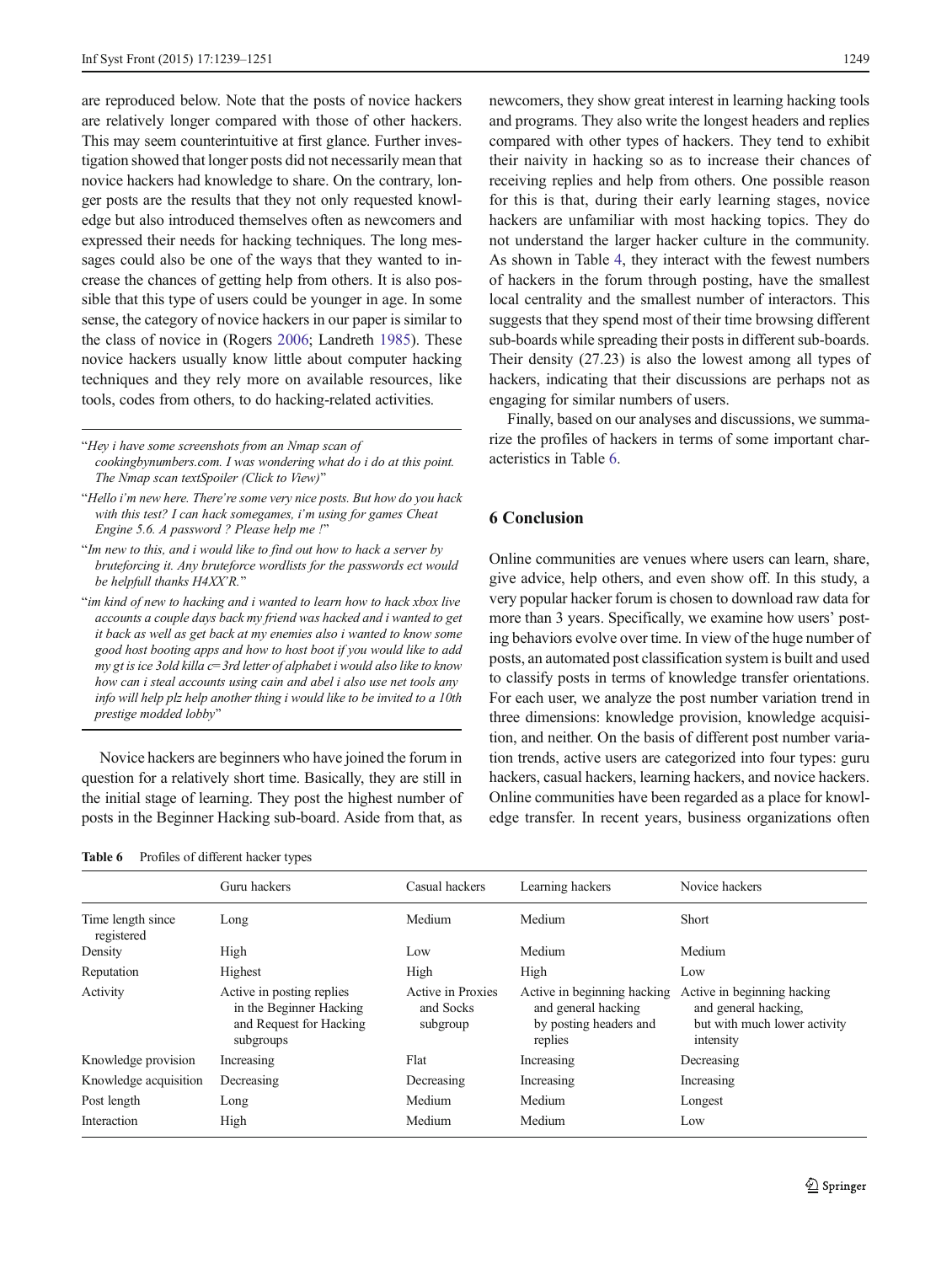<span id="page-11-0"></span>adopt online communities as a means for customer support, product development, customer interactivity creation, and products reviews. The mechanism of knowledge conversion and transfer is the same in online communities (Abuhamdieh 2006). In our study, we found that people learn from hacker communities mainly to acquire skills although the same knowledge can be garnered from security professionals to protect their enterprises.

Guru hackers stay in the forum for the longest time and write reply posts in beginner hacker sub-boards. As knowledgeable hackers, they request less and offer more in the forum. Therefore, these users enjoy the highest reputation and the highest increases in reputation when compared with other types of hackers. Casual hackers usually pay more attention to some specific sub-boards such as those related to proxy and socks. As relatively skilled hackers, they spend less time in hacking-technique-related sub-boards. On the other hand, they need updated proxy and sock information. Learning hackers write most of their posts in general-hacking-related sub-boards. Users of this type have a relatively high reputation since they continuously request for more knowledge and offer more in the forum. Novice hackers are in the early learning stage. Compared with other types of hackers, they write the fewest posts, whether headers and replies, in different subboards. However, their posts are usually the longest. This may be because newcomers usually take time to get used to the community such as introducing themselves to others and explaining to them that they are not familiar with hacking techniques. It may also just be that they are younger.

The key implication of our study is that the hacker community is a diverse group, where there are different types of users playing different knowledge sharing roles in the community. Prior work has classified hackers based on skillsets, intentions and motivations. In this work, we have presented the hacker profiles from the knowledge transfer perspective. Our findings are consistent with prior work in that expert and novice hackers are found in the community and the hacker ecosystem involves apprenticeship in hacking knowledge transfer. The present study can shed more light on the knowledge exchange behaviors of these users using the hacker forum data. We have illustrated the dynamic properties of the changing reputation, together with the changing knowledge sharing patterns which enables us to understand the possible changes of behaviors of a hacker as knowledge is accumulated.

Our work has the following limitations: The performance of the trained classifiers in our study is not as impressive as those from studies on well-structured forums. Future researchers could try semi-supervised techniques while training classifiers so as to better exploit the huge amount of uncoded data. There could also be many information security professionals in the forum. We do not actually know the true intentions of the users with knowledge or whether they are black-

hat hackers (malicious hackers acting on their own initiative for personal gain) or white-hat hackers (ethical hackers seeking under contractual agreements to expose weaknesses in specified enterprise systems). There are many directions into which one can extend the present study. First, social network analyses could be performed to further observe different interaction groups. Second, the nature of the posts in relation to actual attacks could be analyzed further. For instance, the impact of a hacker forum on actual attack or protection can be further explored using other secondary data sets.

Acknowledgments The work described in this paper was partial supported by a grant from the Research Grants Council of the Hong Kong Special Administrative Region, China (Project No. CityU 152611)

#### References

- Abbasi, A., et al. (2010). Detecting fake websites: the contribution of statistical learning theory. MIS Quarterly, 34(3), 1-28.
- Abuhamdieh, A. (2006). Knowledge transfer in virtual communities. Review of Business Information Systems, 10(4), 23–36.
- Albanesius, C. (2011). Cyber crime costs \$114B per year, mobile attacks on the rise. Retrieved August 2013, from [http://www.pcmag.com/](http://www.pcmag.com/article2/0,2817,2392570,00.asp) [article2/0,2817,2392570,00.asp](http://www.pcmag.com/article2/0,2817,2392570,00.asp).
- Barber, R.  $(2001)$ . Hackers profiled who are they and what are their motivations. Computer Fraud & Security, 2001(2), 14–17.
- Bock, G.-W., Zmud, R. W., Kim, Y.-G., & Lee, J.-N. (2005). Behavioral intention formation in knowledge sharing: examining the roles of extrinsic motivators, social-psychological forces, and organizational climate. MIS Quarterly, 29(1), 87-111.
- Bratus, S. (2007a). Hacker curriculum: how hackers learn networking. IEEE Distributed Systems Online, 8(10), 2.
- Bratus, S. (2007b). What hackers learn that the rest of us don't. IEEE Security and Piracy, 5(4), 72-75.
- Cavusoglu, H., Raghunathan, S., & Yue, W. T. (2008). Decision-theoretic and game theoretic approaches to IT security investment. Journal of Management Information Systems, 25(2), 281–304.
- Chantler, N. (1997). Profile of a computer hacker. Seminole: Inter. Pact Press.
- Cortes, C., & Vapnik, V. (1995). Support vector networks. Machine Learning, 20(3), 273–297.
- Desanctis, G., Fayard, A.-L., Roach, M., & Jiang, L. (2003). Learning in online forums. European Management Journal, 21(5), 565–577.
- Georgolios, P., Kafentzis, K., & Mentzas, G. (2007). Knowledge provision with intelligent E-services. International Journal of Intelligent Systems, 22(5), 501–518.
- Hall, H., & Graham, D. (2004). Creation and recreation: motivating collaboration to generate knowledge capital in online communities. International Journal of Information Management, 24(3), 235–246.
- Heinzen, T. E., & Picciano, L. M. (2009). Ilk hunting: Newbies, cyberpunks, coders and the search for elusive, ego-twisted, talented computer hackers. In L. V. Shavinina (Ed.), International handbook on giftedness (pp. 809–823). Netherlands: Springer.
- Hollinger, R. C. (1988). Computer hackers follow a guttman-like progression. Social Sciences Review, 72(3), 199–200.
- Holt, T. J. (2007). Subcultural evolution? Examining the influence of onand off-line experiences on deviant subcultures. Deviant Behavior, 28(2), 171–198.
- Holt, T. J. (2010). Exploring strategies for qualitative criminological and criminal justice inquiry using on-line data. Journal of Criminal Justice Education, 21(4), 466–487.